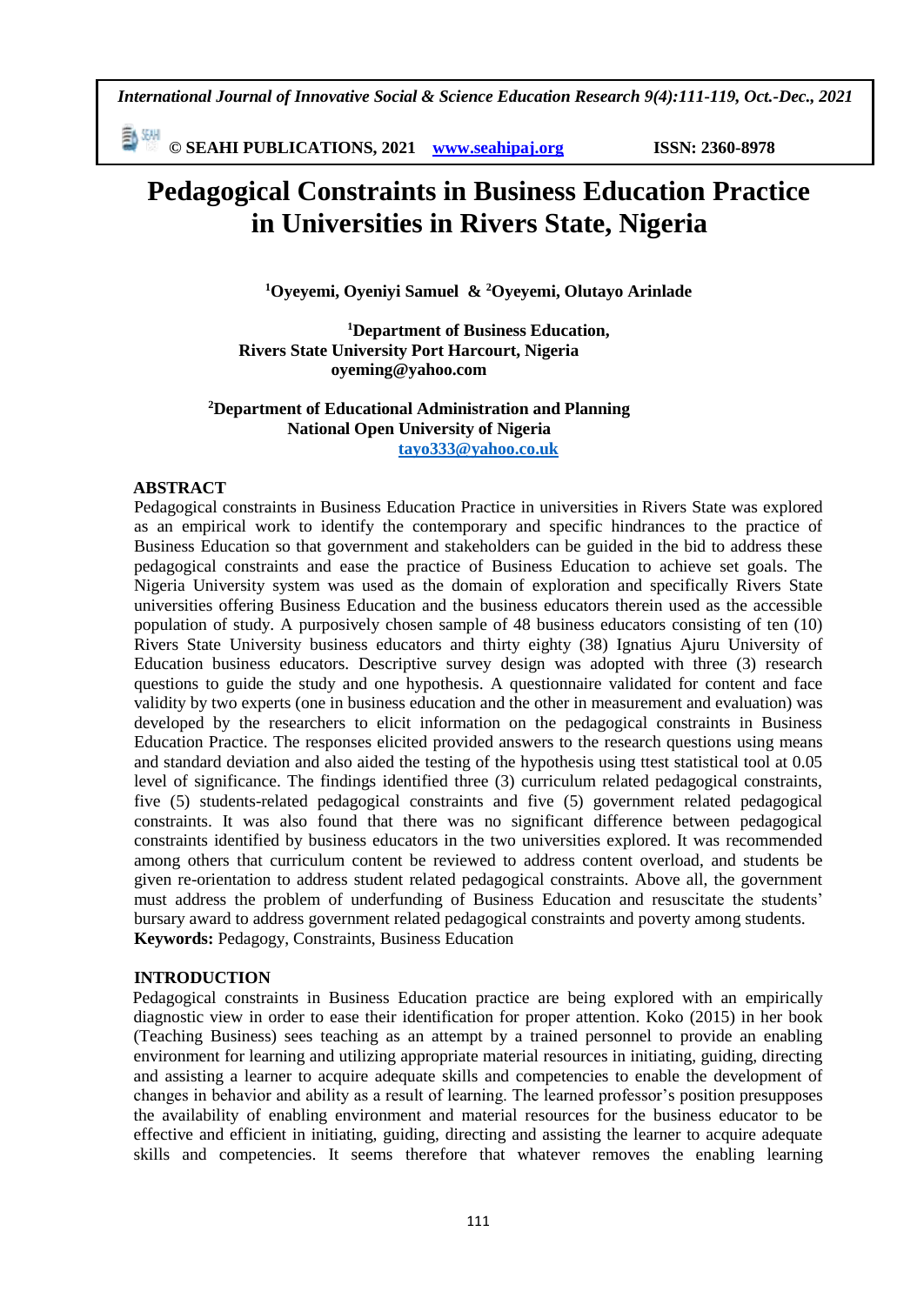environment, the requisite material and human resources from the domain of teaching, becomes a constraint (a pedagogical constraint) and ultimately the business educators' concern.

According to Hall (2012), the Greek pedagogue from whom the term pedagogy was derived, led the boy to and from school, and was his keeper rather than his teacher. The word has expanded from its etymological meaning and is a general designation for the art of teaching. Hall submitted further that, years ago, the term was not held in honour in academic circles and others were preferred. In the designation of academic chairs, the term Education was preferred and if pedagogy had a place it was thought to be chiefly in the normal schools. Hall submitted more that pedagogy includes both didactics and the methods of teaching or imparting knowledge or instruction generally on the one hand and on the other hand, education or development from within outward. Hall opined further that Education is more humanistic and evolutionary and aims to unfold all the powers of the individual to their maximal maturity and strength and is essentially cultural; while teaching, learning and didactics generally consist in transmitting knowledge.

Pedagogy, according to Wikipedia, "is the discipline that deals with the theory and practice of teaching and how these influence student learning". Oxford Advanced Learner's Dictionary (2010 Edition) by Professor Hornby defined constraint as "a thing that limits or restricts something or your freedom to do something". The foregoing definitions upheld and objectified the earlier description of pedagogical constraint.

Since the focus of the paper is constraint in Business Education Practice. It would be germane "to establish what constitutes Business Education. Osuala, as cited in Koko (2010), defined Business Education as:

> A programme of instruction which consists of two parts; office education, a vocational education programme for office careers through initial, refresher and upgrading education leading to employability and advancement in office occupations; and general business education; a programme to provide students with information and competencies which are needed by all in managing personal business affairs and in using the services of the business world.

This definition is simply apposite and all-encompassing relative to describing Business Education and its practical objectives and goals. Ubulom (2003) asserted that business education is an aspect of educational programme which prepares students for careers in business. It is education needed to teach people business, education needed to handle personal affairs and education needed about business in order to be good citizens of the society. Otamiri (2008) taking the definition of Business Education further, opined that Business Education is a fusion of pedagogical and entrepreneurial preparation. He maintained that Business Education therefore involves the study of technologies and related sciences and the acquisition of practical skills (including teaching skills), attitudes, understanding and knowledge related to occupation in various sectors of the economy and social life.

Another scholar, Idialu (2013) opined that Business Education as an integral part of vocational and technical education is a form of vocational education that is directed towards developing the learner to become productive in leading, paid employment and self-employment. All the definition attempts examined so far are in congruence with the position of the foremost Nigerian business educator, Prof. Osuala, earlier alluded to. It can be inferred that they all upheld the capacity of Business Education to equip students for employability, advancement in office occupation, office careers, self-employment and good citizenship in the society.

Koko (2015) identified the main goals of an effective unhindered and unconstrained Business Education Programme to include production of skilled manpower industry, production of business teachers (Business Educators) and production of entrepreneurs (proprietors and managers) and production of entrepreneurs (proprietors and managers) of their own business. Zeb-Obipi, as citied in Koko (2010), outlined four basic competencies which business education offers to include: workand manage; own-and-manage; learn-and-teach; and function-in-society. An expanded view of the goals of Business Education was exposed by Ubulom (1999), Aina (2002) and Obi and Otamiri (2010) submitting that the goals of Business Education include: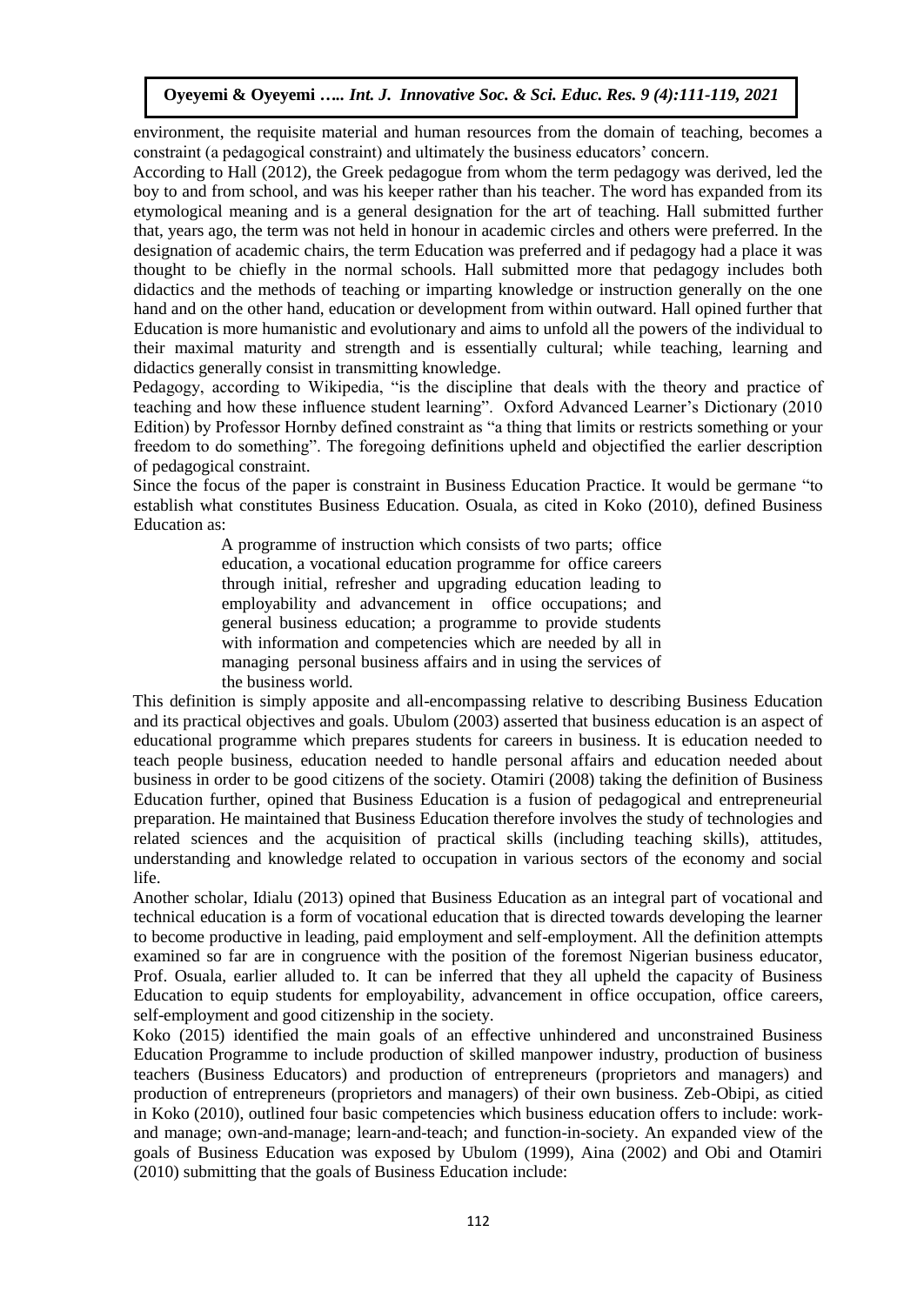- a. To make available to all students the opportunities to explore and learn about the world of business and the possible interests and potential careers it has to offer.
- b. To help develop in all students, the ability to choose wisely the goods and services that business has to offer.
- c. To assist in developing an intelligent understanding on the part of all students of the various occupations to be found in the world of business.
- d. To develop in practical ways, an understanding and an appreciation of the actual function of our economic system.
- e. To enable students acquire business knowledge and skills that may be needed for personal use.
- f. To prepare students to enter into and follow business as a career.
- g. To prepare students to perform business activities common to many professional areas.
- h. To prepare students for more effective study in the field of business.
- i. To prepare students to be business teachers.

Nyesom and Ashibogwu (2013) identified constraints to Business Education Practice to include poorly coordinated supervision mechanism, under-funding, student explosion, poor management and governance and attitudinal failure. Koko (2010) also identified constraints to Business Education Practice to include lack of public awareness of the importance and objective of the course, nonrecognition and acceptance of Business Education by consumers and suppliers of education, ineffective and inadequate planning, inadequate implementation process, inadequate supply of equipment and materials, shortage of trained manpower and to a large extent, inadequate funding. Funding is a major requirement for the success of Business Education programmes.

Business Education is practical oriented programme and its teaching must therefore be void of hindrances and avoidable constraints (Okafor, Awak & Dalyop, 2019; Azih & Kelegbe, 2019; Nwufo, 2016; Akpan, 2015). Researches have shown that business education needs to be better funded with requisite human and material resources to achieve desired result (Amesi, 2019; Akpomi & Amesi, 2013; Okebukola, 2017; Okolocha & Ukor, 2017). It is imperative that continuous training and development for business educators (business teachers) in pedagogical capacity building and application of modern technology be sustained for qualitative delivery of business education (Ajagun, 2017; Njoku, 2017; Oyeyemi & Appah, 2018).

Adeleye (2017) also identified pedagogical constraints to the practice of Business Education to include: social media distractions to students; unpreparedness of students for Business Education courses; lack of interest and phobia for Business Education courses; challenges of access to current information from the internet and current textbooks, and poverty. Adeleye (2017) found no significant difference between the pedagogical constraints identified by business studies teachers in Junior Secondary Schools in Oyo State.

In the same vein, Ajisafe, Bolarinwa and Edeh (2015) identified constraining issues in Business Education to include inadequacies in the curriculum content of Business Education, non-relevance of the course content to the world of work, poor implementation of the curriculum, insufficient time allocation to teach the subjects, inadequate facilities for teaching and learning, qualification/quality of teachers among others. If the business educators' concerns relative to pedagogical constraints are not identified and exposed for possible therapeutic considerations, achieving the aims and objectives of Business Education programmes may remain sub-optimal and even a mirage. Babalola (2001) and Amahua (2010) in their separate findings confirmed the funding problem in the Nigeria university system with Nigeria spending less than 10% of her annual budget on education, poor funding of teaching, research, libraries, laboratories with dilapidated classrooms and accommodations, incessant strike actions and lack of lecturers in the right quality and quantity. Edokpolor and Owenvbiugie (2017) investigated the challenges facing business education programme and how the possibilities of overcoming the challenges of business education would help in promoting national development. One of the findings thereof amongst others showed that there was no significant difference between the mean ratings of business educators in universities and colleges of education on the challenges facing business education programme in Nigeria.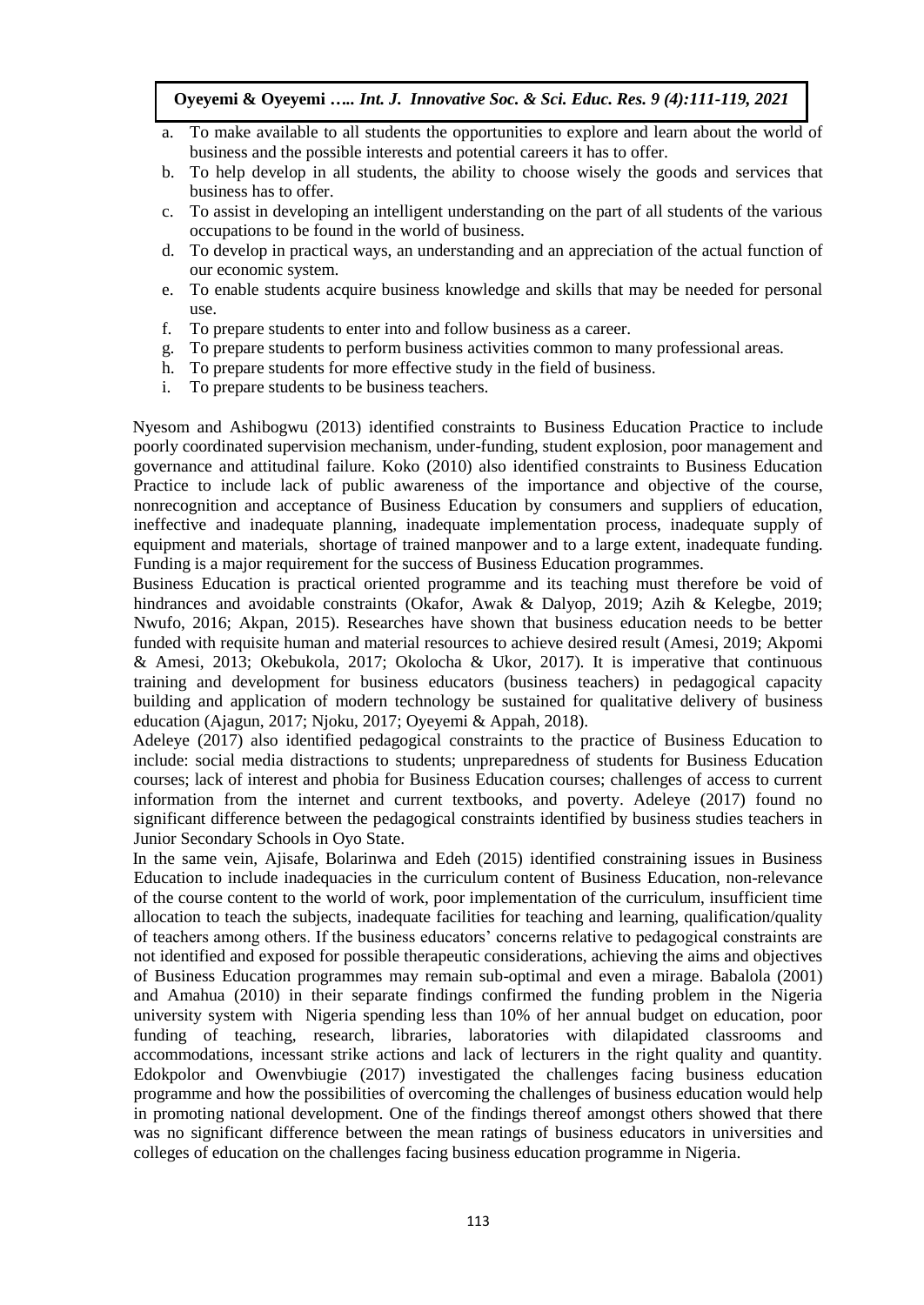JAMB, as cited in Koko (2010), identified the Federal and State universities offering Business Education as at 2007 to include the following:

- 1. University of Nigeria, Nsukka
- 2. Ahmadu Bello University, Zaria
- 3. Abia State University, Uturu
- 4. University of Calabar, Calabar
- 5. University of Uyo, Uyo
- 6. University of Benin, Benin
- 7. Rivers State University of Science and Technology, Port Harcourt
- 8. Ambrose Ali University, Ekpoma
- 9. Delta State University, Abraka
- 10. Nnamdi Azikiwe University, Awka
- 11. Alvan Ikoku College of Education, Owerri (Affiliated)
- 12. University of Education, Port Harcourt.

This paper would limit the consideration of pedagogical constraints which are the business educators' concerns in the practice of Business Education to the two universities offering Business Education in Rivers State i.e. Rivers State University, Port Harcourt and Ignatius Ajuru University of Education, Port Harcourt.

## **Statement of the Problem**

Business Education according to Koko (2010) has three main goals of employability for students relative to: producing skilled manpower for industry, producing business teachers, and preparing its recipients with requisite skills and competencies as proprietors and managers of their own business. Despite these capacities of Business Education for employability and containment of unemployment and under-employment challenges in Nigeria, available evidence has shown that Nigeria is handling Business Education with levity (Obunadike, 2015; Oladunjoye, 2016). Amaewhule (2014) submitted that Nigerian schools have done a poor job of equipping students for employability appropriate for the world of work. This indicates that the Business Education programme is not achieving the required result according to these business educators. If the business educators' concerns relative to pedagogical constraints are not identified and exposed for possible therapeutic considerations, achieving the aims and objectives of Business Education programmes may remain sub-optimal and even a mirage. It is against this background that this study finds out the business educators' concerns relative to specific pedagogical constraints hindering the practice of business education in achieving set goals in Nigerian universities.

## **Purpose of the Study**

The main purpose of the study is to ascertain the business educator's concerns relative to the pedagogical constraints hindering Business Education Practice in Nigeria Universities. Specifically, the study intends to:

- 1. Determine the business educators' concerns (pedagogical constraints) relative to curriculum.
- 2. Determine the business educators' concerns (pedagogical constraints) relative to students.
- 3. Determine the business educators' concerns (pedagogical constraints) relative to the government.

## **Research Questions**

The study was guided by the following research questions:

- 1. What are the business educators' concerns (pedagogical constraints) facing business educators relative to the curriculum?
- 2. What are the business educators' concerns (pedagogical constraints) facing business educators relative to students?
- 3. What are the business educators' concerns (pedagogical constraints) facing business educators relative to the government?

## **Hypothesis**

The following null hypothesis was tested at 0.05 level of significance: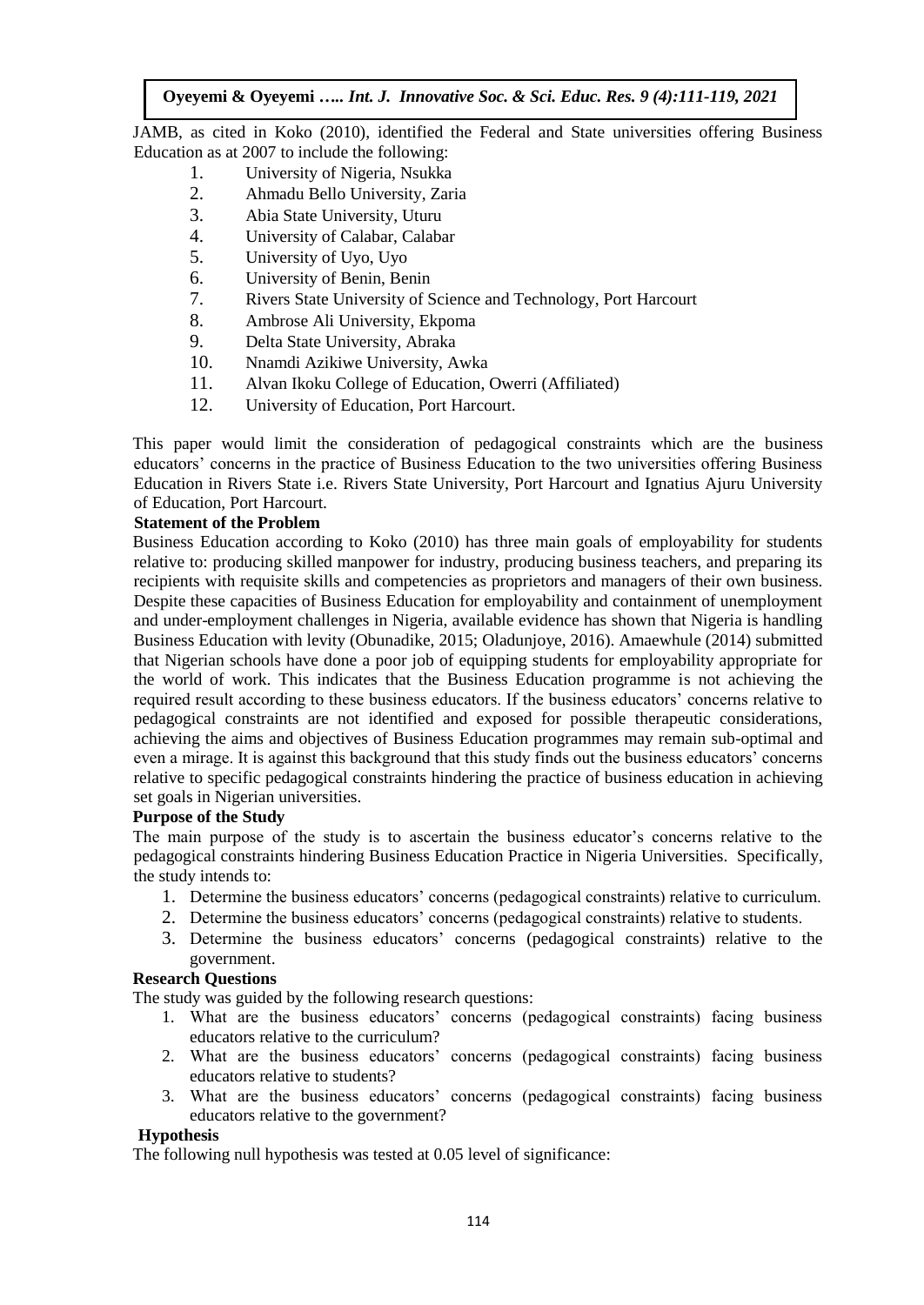1. That there is no significant difference between the mean ratings of business educators in universities on the pedagogical constraints which are the concerns of business educators in the practice of Business Education.

# **METHODOLOGY**

The study adopted a descriptive survey design. The instrument used for data collection was a 15 item questionnaire. The instrument was validated by experts in business education. The reliability of the instrument was tested using Kuder Richardson 21 (K-21) and a reliability index of 0.75 was obtained. The population consisted of 50 accessible business educators purposively chosen: ten (10) from Rivers State University Business Education Department and forty (40) from Ignatius Ajuru University of Education Faculty of Business Studies.

The instrument was distributed to these accessible business educators in the two universities: Rivers State University, Port Harcourt and Ignatius Ajuru university of Education, Port Harcourt. Forty eight (48) copies of the questionnaire were retrieved out of fifty (50) copies distributed: 10 from RSU and 38 from IAUE. The statistical tools used for answering the research questions were the mean (x) with standard deviation while the t-test was used to test the hypothesis at 0.05 level of significance. The decision rule in the test of the hypothesis was that when the t calculated was found to be greater than t. critical, the null hypothesis was rejected, otherwise, it was retained. The questionnaire items with a mean of 3.0 and above was accepted while any mean score that is equal to or less than 2.99 was rejected.

The instrument used for this study titled "pedagogical constraints facing Business educators" in Nigerian universities (PCFBE) was developed by the researcher for this study. The questionnaire comprised section A for personal data and section B for three (3) clusters of five (5) items each eliciting responses on the business educators' concerns relative to each research question.

Items in the questionnaire were used to generate information required to test the hypothesis constructed to guide the study. The instrument is a 5-point likert scale as follows: Strongly Agree, Agree, Undecided, Disagree, and Strongly Disagree. i.e. 5 (SA), 4 (A), 3 (U), 2 (D), 1(SD).

## **Validation and Reliability**

The instrument was validated relative to face and content validity by two experts: one from department of business education and the second from measurement and evaluation.

## **Administration of the Instrument**

The researcher administered the instrument with the help of two research assistants. One in RSU and one in IAUE, of the 11 business educators and the 67 business educators in IAUE, only 10 were accessible in RSU and only 40 were accessible in IAUE. Thus, a total of 50 questionnaires were administered while 48 were returned.

## **DATA PRESENTATION AND RESULTS**

**Research question 1**: *What are the business educators' 10 concerns (pedagogical constraints) facing business educators relative to the curriculum?*

**Table 1:** Mean (x) and standard deviation (SD) of responses on pedagogical constraints facing business educators relative to the curriculum.

| $S/N0$ .       | <b>Items</b>                                | $\mathbf X$ | <b>SD</b> | <b>Criterion</b> | <b>Result</b> |
|----------------|---------------------------------------------|-------------|-----------|------------------|---------------|
|                |                                             |             |           | <b>Mean</b>      |               |
|                | Curriculum Content Is Obsolete/Irrelevant   | 2.3         | 1.0       | 3.0              | Rejected      |
| $\overline{2}$ | Curriculum Content Is Overloaded            | 3.3         | 1.55      | 3.0              | Accepted      |
| 3              | <b>Curriculum Content Does Not Prepare</b>  | 2.1         | 1.38      | 3.0              | Rejected      |
|                | Recipient For World Of Work                 |             |           |                  |               |
| $\overline{4}$ | Poor Implementation Of Students' Industrial | 3.8         | 1.25      | 3.0              | Accepted      |
|                | Training And Teaching Practice Programmes   |             |           |                  |               |
| 5              | Inadequate teaching time and facility to    | 3.9         | 1.37      | 3.0              | Accepted      |
|                | implement the curriculum                    |             |           |                  |               |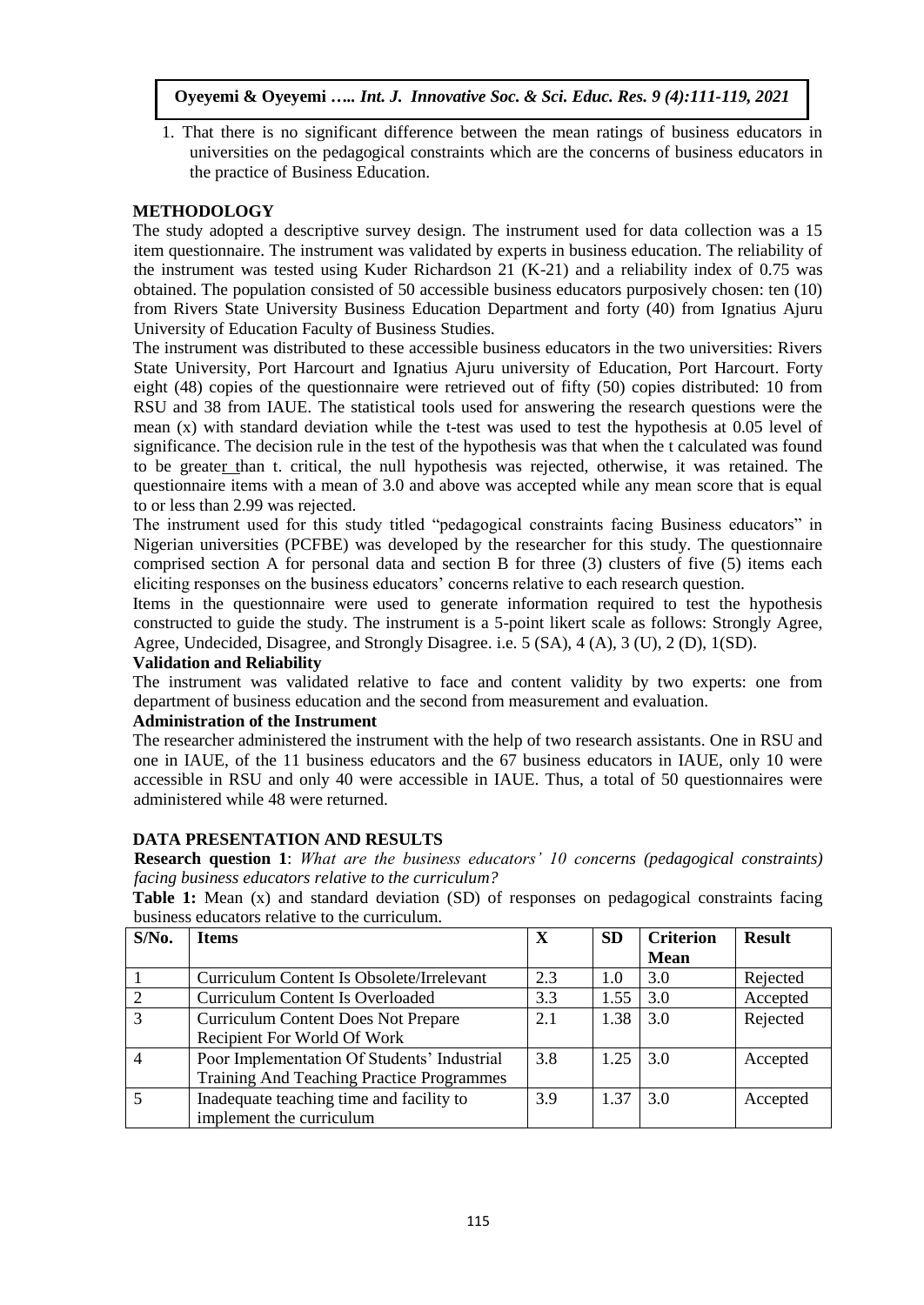The table shows that only items 2, 4 and 5 are accepted as pedagogical constraints relative to the business education curriculum.

**Research Question 2:** What are the business educators' concerns (pedagogical constraints) facing business educators relative to students?

Table 2: Mean (x) and deviation (SD) of response on pedagogical constraints facing business educators relative to students.

| $S/N0$ . | <b>Items</b>                                |     | <b>SD</b> | <b>Criterion</b> | <b>Result</b> |
|----------|---------------------------------------------|-----|-----------|------------------|---------------|
|          |                                             |     |           | <b>Mean</b>      |               |
|          | Curriculum Content Is Obsolete/Irrelevant   | 2.3 | 1.0       | 3.0              | Rejected      |
|          | <b>Curriculum Content Is Overloaded</b>     | 3.3 | 1.55      | 3.0              | Accepted      |
| 3        | <b>Curriculum Content Does Not Prepare</b>  | 2.1 | 1.38      | 3.0              | Rejected      |
|          | Recipient For World Of Work                 |     |           |                  |               |
|          | Poor Implementation Of Students' Industrial | 3.8 | 1.25      | 3.0              | Accepted      |
|          | Training And Teaching Practice Programmes   |     |           |                  |               |
|          | Inadequate teaching time and facility to    | 3.9 | 1.37      | 3.0              | Accepted      |
|          | implement the curriculum                    |     |           |                  |               |

The table shows that all the 5 items are accepted as pedagogical constraints to business education relative to students in business education.

**Research Question 3:** What are the business educators' concerns (pedagogical constraints) facing business educators relative to the government?

**Table 3:** Mean (x) and standard deviation (SD) of responses on pedagogical constraints facing business educators relative to the government.

| $S/N0$ .       | <b>Items</b>                                   |     | <b>SD</b> | <b>Criterion</b> | <b>Result</b> |
|----------------|------------------------------------------------|-----|-----------|------------------|---------------|
|                |                                                |     |           | <b>Mean</b>      |               |
|                | Social media distractions to students accepted | 3.7 | 1.19      | 3.0              | Accepted      |
|                | Unpreparedness of students for business        | 3.6 | 1.84      | 3.0              | Accepted      |
|                | educations courses accepted                    |     |           |                  |               |
| 3              | Lack of interest and phobia for business       | 3.8 | 1.25      | 3.0              | Accepted      |
|                | education courses like book-keeping<br>and     |     |           |                  |               |
|                | accounting and short hand, etc.                |     |           |                  |               |
| 4              | Challenge of access to current information on  | 3.6 | 1.84      | 3.0              | Accepted      |
|                | the internet and current textbooks             |     |           |                  |               |
| $\overline{5}$ | Poverty hinders students' positioning          | 3.9 | 1.37      | 3.0              | Accepted      |
|                | for business education                         |     |           |                  |               |

The table shows that all 5 items were accepted as pedagogical constraints to business education practice relative to the government.

**Research Hypothesis:** That there is no significant difference between the mean ratings of business educators in universities on the pedagogical constraints which are the concerns of business educators in the practice of Business Education.

**Table 4:** t-Test analysis of the significant difference between the pedagogical constraints (concerns) identified by Business Educators in Rivers State University (RSU) and Ignatius Ajuru University of Education (IAUOE).

| <b>SCHOOL/UNIVERSITY N</b> |    | $\mathbf{X}$ | <b>SD</b> |     |      | DF. T.CAL T.CRITICAL RESULT |                 |
|----------------------------|----|--------------|-----------|-----|------|-----------------------------|-----------------|
| 1. IAUOE                   |    | 38 41.4      | 0.65      |     |      |                             |                 |
| 2. RSU                     | 10 | 38.7 1.25    |           | -46 | 1.10 | 1.68                        | Not Significant |
|                            |    |              |           |     |      |                             |                 |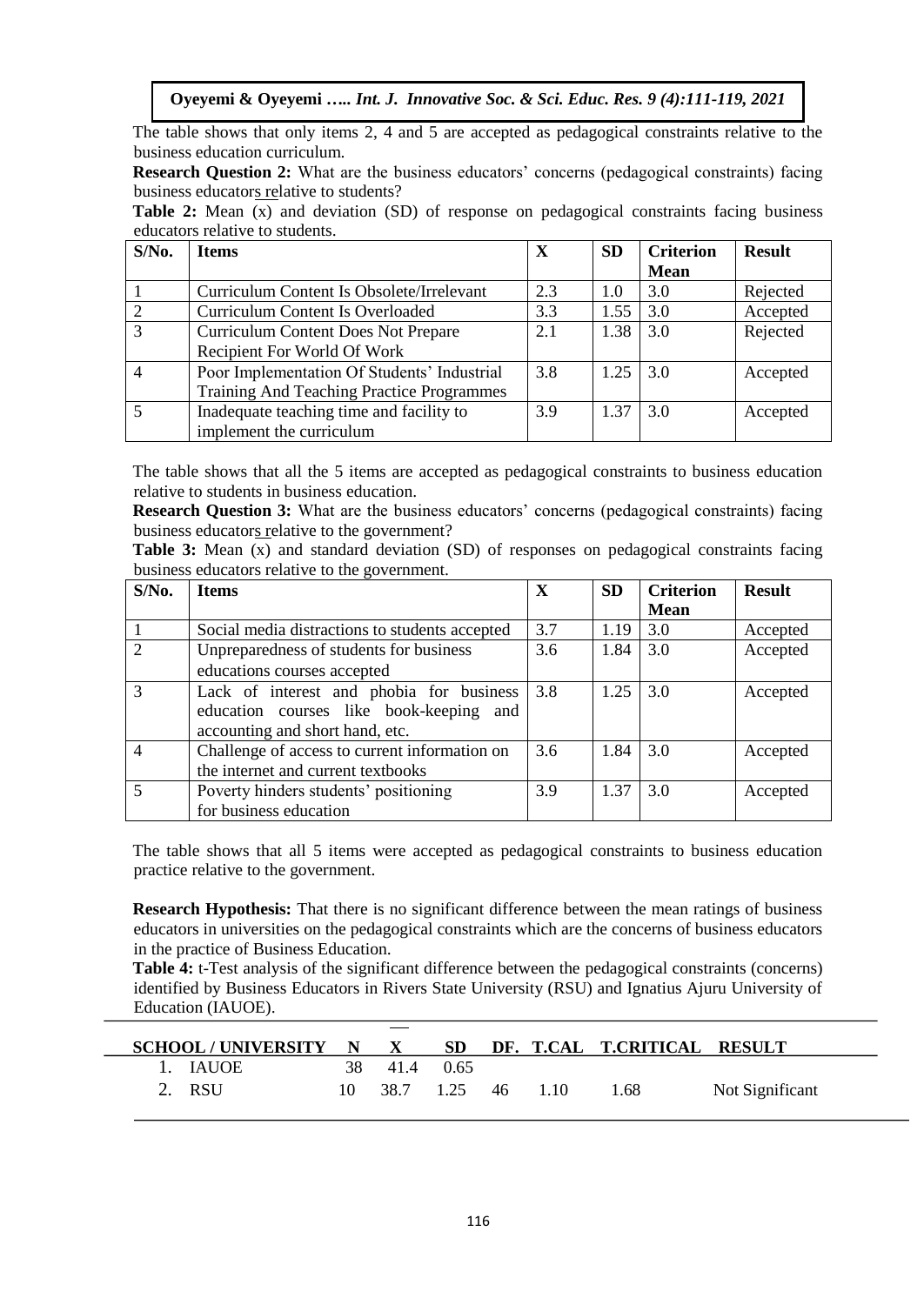Since t. cal (1.10) is less than the t. critical (1.68) at df of 46 and 0.05 level of significance, the null hypothesis is accepted. This implies that there is no significant difference between the pedagogical constraints (in business education practice) identified by business educators in Nigerian universities.

# **DISCUSSION**

The findings from research question 1 confirmed that the pedagogical constraints facing educators relative to the curriculum include: curriculum content overload, poor implementation of students' industrial training and teaching practice programmes, and inadequate teaching time and paucity of facility to implement the curriculum. This position supports partly the findings of Ajisafe, Bolarinwa and Edeh (2015). The rejection of curriculum content as obsolete and curriculum content capacity to prepare recipient of business education for world of work as pedagogical constraints in the practice of business education partly disagrees with the position of Ajisafe, et al (2015).

The findings from research question 2 confirmed social media distractions to students; unpreparedness of students for business education courses; lack of interest, and phobia for business education courses like book-keeping and accounting, short hand, etc; challenge of access to current information on the interest and current textbooks; and poverty as pedagogical constraints to the practice of business education relative to the students. This position supports the findings of Adeleye (2017).

The findings of research question 3 confirmed the following as pedagogical constraints to the practice of Business Education: poorly coordinated supervision mechanism; poor welfare package/motivation for business educators; students' population explosion and over-labouring of the few employed business educators; inadequate funding for infrastructural and teaching facilities; and attitudinal failure of management and some business educators. These findings are in tandem with the position of Adeleye (2017). The works of Babalola (2001), Amuhua (2010) and even Koko (2010) upheld the finding that funding is a major pedagogical constraint (concern) to the practice of Business Education in Nigeria.

The National Policy of Education (Federal Government of Nigeria, 2014) amplifies the imperative of funding when it submitted that education is an expensive social service and requires adequate financial provision from all tiers of government for successful implementation of the education programmes.

The study, in testing the only hypothesis, established that there is no significant difference between the pedagogical constraints identified by business educators in Nigerian universities. This position agrees with the finding of Adeleye (2017) and that of Edokpolor and Owenvbiugie (2017).

# **CONCLUSION**

Based on the findings of the study, the researcher concluded that:

- 1. The pedagogical constraints facing business educators relative to the curriculum are: Curriculum content overload.
- Poor implementation of students' industrial training and teaching practice programmes. Inadequate teaching time and facility to implement the curriculum.
- 2. The pedagogical constraints facing business educators relative to students are:
- Social media distractions.
- Unpreparedness of students for business educations courses.
- Lack of interest and phobia for Business Education courses like book-keeping, short hand, and others.
- Challenge of access to current information via the internet and current textbooks. Poverty
- 3. The pedagogical constraints facing business educators relative to the government are:
- Poorly coordinated supervision mechanism.
- Poor welfare package/motivation for business educators.
- Students' population explosion and over-labouring of the few employed business educators.
- Inadequate funding for infrastructural and teaching facilities.
- Attitudinal failure of management and some business educators who are still retained in the system.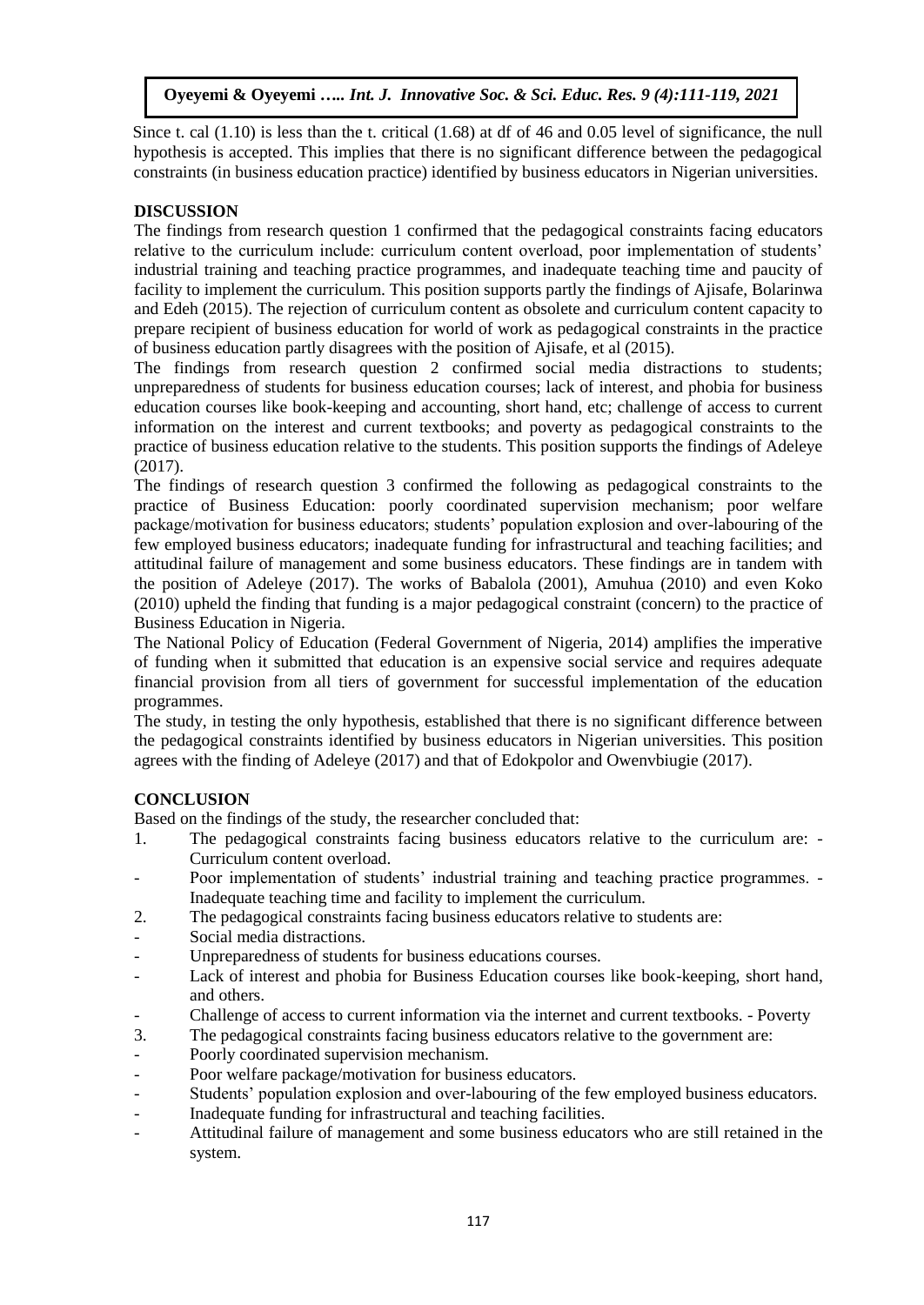4. There is no significant difference between the pedagogical constraints identified by business educators in Nigeria.

#### **RECOMMENDATIONS**

Based on the finds of the study, the following recommendations were made:

- 1. That the Business Education curriculum content should be reviewed to address the issue of content overload.
- 2. That machinery should be put in place for better implementation of students' industrial training and teaching practice programmes.
- 3. That Business Education managers and providers should ensure adequate time and facility be provided to implement the curriculum.
- 4. That students' re-orientation for proper integration into the Business Education programme be carried out by the faculty to address distractions, unpreparedness, lack of interest, and phobia for some Business Education courses.
- 5. Government should fund education adequately to address supervision, business educators' welfare, employment of more teachers, facility decay and proper research finding.
- 6. Government should resuscitate the bursary award to address students' poverty challenge.
- 7. Only business educators with the right attitude should be retained in service.
- 8. The social media should be utilized in the teaching and learning of Business Education to obviate the distractive tendency thereof.

#### **REFERENCES**

- Adeleye, O. J. (2017). Pedagogical challenge on the effectiveness of studies teachers in Junior Secondary Schools, Oyo State. International Journal of Advanced Academic Research, 3(3), 32-46.
- Aina, O. (2002). Business Education Technology and National Development. Business Education Journal, 3(5), 78-83.
- Ajagun, G.A. (2017). Improving the quality of teaching: Unfinished policy issues. International Journal of the Forum for African Women Educationalist, 5 (3), 93-99.
- Ajisafe O. E. Bolarinwa, K. O. & Edeh T. (2015). Issues in business education programme: Challenge to National Transformation. Journal of Education and Practice, 6(21), 208- 212.
- Akpan, A.E. (2015). Implementation of the new upper basic business studies curriculum: Resource implications for Akwa Ibom State public schools. Business Education Journal, 2 (4), 98- 109.
- Akpomi, M.E. & Amesi, J. (2013). Effective teaching of business subjects in secondary and tertiary institutions: Teachers preferred methods. Business Studies Research Journal, 2 (2), 29-51.
- Azih, N. & Ikelegbe, S. (2019). Extent of implementation of the business studies curriculum of the secondary school education for employability skills development. Nigerian Journal of Business Education, 6 (1), 107-116.
- Amaewhule, W. (2014). A practical guide to entrepreneurship development. Owerri: Odessa Press. Amahua, A. S. (2010). Under-funding of education in Nigeria: The case of research and development for quality assurance in business education. Business Education Book of Reading, 1(10), 184- 200.
- Amesi, J. (2019). Issues of employability skills development among business studies teachers in public secondary schools in Rivers State, Nigeria. Nigeria Journal of Business Education, 6 (1), 148-157.
- Babalola, J. B. (2001). University funding: Responses and performances of a declining economy in Nigeria. Educational Planning Unit, Department of Educational Management, University of Ibadan Federal Republic of Nigeria (2014).
- Edokpolor, J. E. & Owenvbiugie, R. O. (2017). Business Education in Nigeria: Issues, challenges and way forward for national development. Journal of Collaborative Research and Development, 5(1), 1-25.